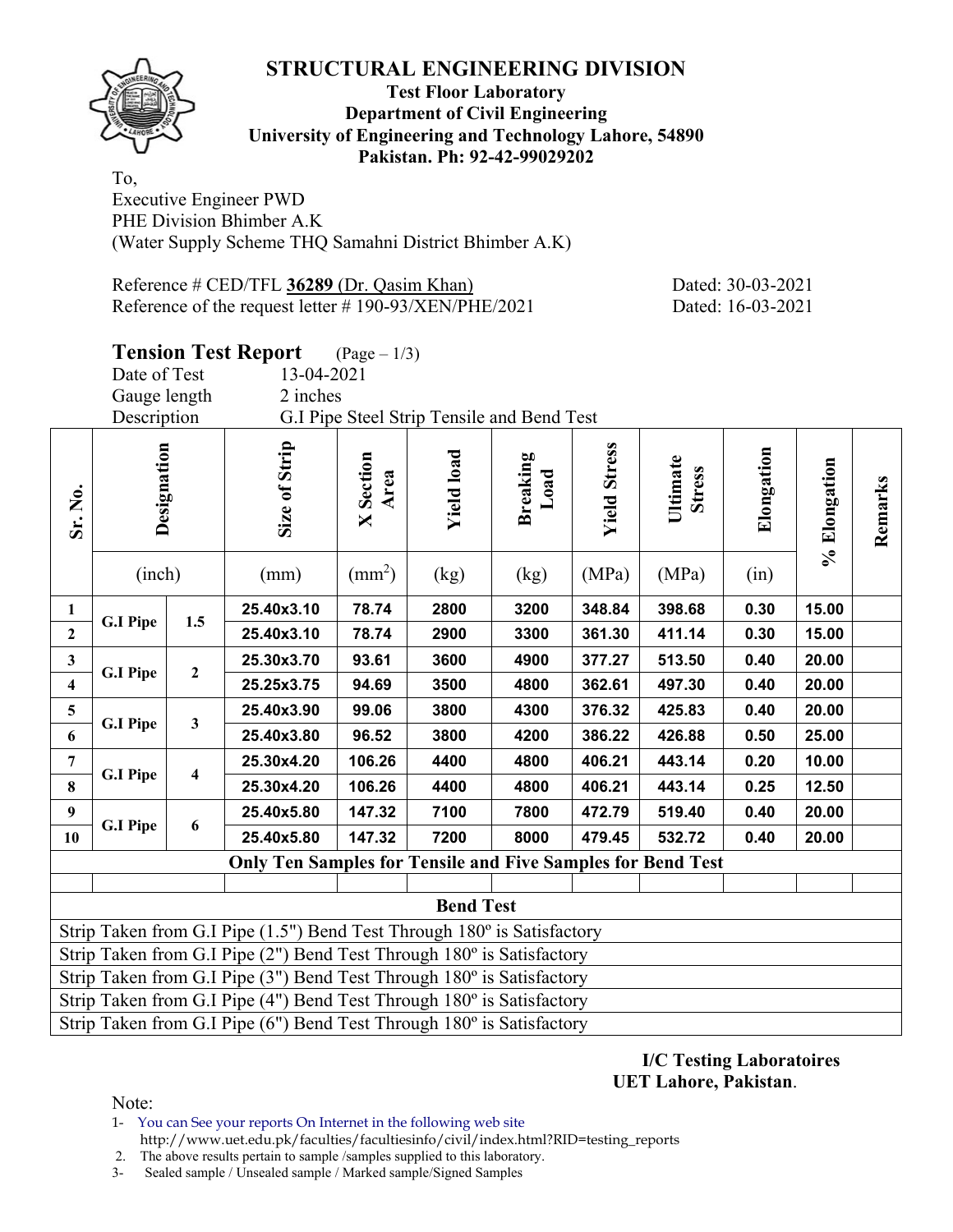

**Test Floor Laboratory Department of Civil Engineering University of Engineering and Technology Lahore, 54890 Pakistan. Ph: 92-42-99029202** 

To, Executive Engineer PWD PHE Division Bhimber A.K (Water Supply Scheme THQ Samahni District Bhimber A.K)

Reference # CED/TFL 36289 (Dr. Qasim Khan) Dated: 30-03-2021 Reference of the request letter # 190-93/XEN/PHE/2021 Dated: 16-03-2021

# **Seamless/Flattening Test Report** (Page – 2/3)

Date of Test 13-04-2021 Description G.I Pipe Seamless Test as per ASTM-A53-02

| Sr.<br>No.       | Designation | <b>Test Type</b>                  | <b>Observation/Results</b>        |  |  |  |
|------------------|-------------|-----------------------------------|-----------------------------------|--|--|--|
| $\mathbf{1}$     | Pipe 1.5"   | <b>Ductility</b>                  | No crack was observed             |  |  |  |
|                  |             | <b>Soundness</b>                  | No evidence of lamination noticed |  |  |  |
| $\overline{2}$   |             | <b>Ductility</b>                  | No crack was observed             |  |  |  |
|                  | Pipe 2"     | <b>Soundness</b>                  | No evidence of lamination noticed |  |  |  |
|                  | Pipe 3"     | <b>Ductility</b>                  | No crack was observed             |  |  |  |
| 3                |             | <b>Soundness</b>                  | No evidence of lamination noticed |  |  |  |
|                  |             | <b>Ductility</b>                  | No crack was observed             |  |  |  |
| $\boldsymbol{4}$ | Pipe 4"     | <b>Soundness</b>                  | No evidence of lamination noticed |  |  |  |
|                  |             | <b>Ductility</b>                  | No crack was observed             |  |  |  |
| 5                | Pipe 6"     | <b>Soundness</b>                  | No evidence of lamination noticed |  |  |  |
|                  |             |                                   |                                   |  |  |  |
|                  |             |                                   |                                   |  |  |  |
|                  |             | <b>Only Five Samples for Test</b> |                                   |  |  |  |
|                  |             |                                   |                                   |  |  |  |

**I/C Testing Laboratoires UET Lahore, Pakistan**.

- 1- You can See your reports On Internet in the following web site http://www.uet.edu.pk/faculties/facultiesinfo/civil/index.html?RID=testing\_reports
- 2. The above results pertain to sample /samples supplied to this laboratory.
- 3- Sealed sample / Unsealed sample / Marked sample/Signed Samples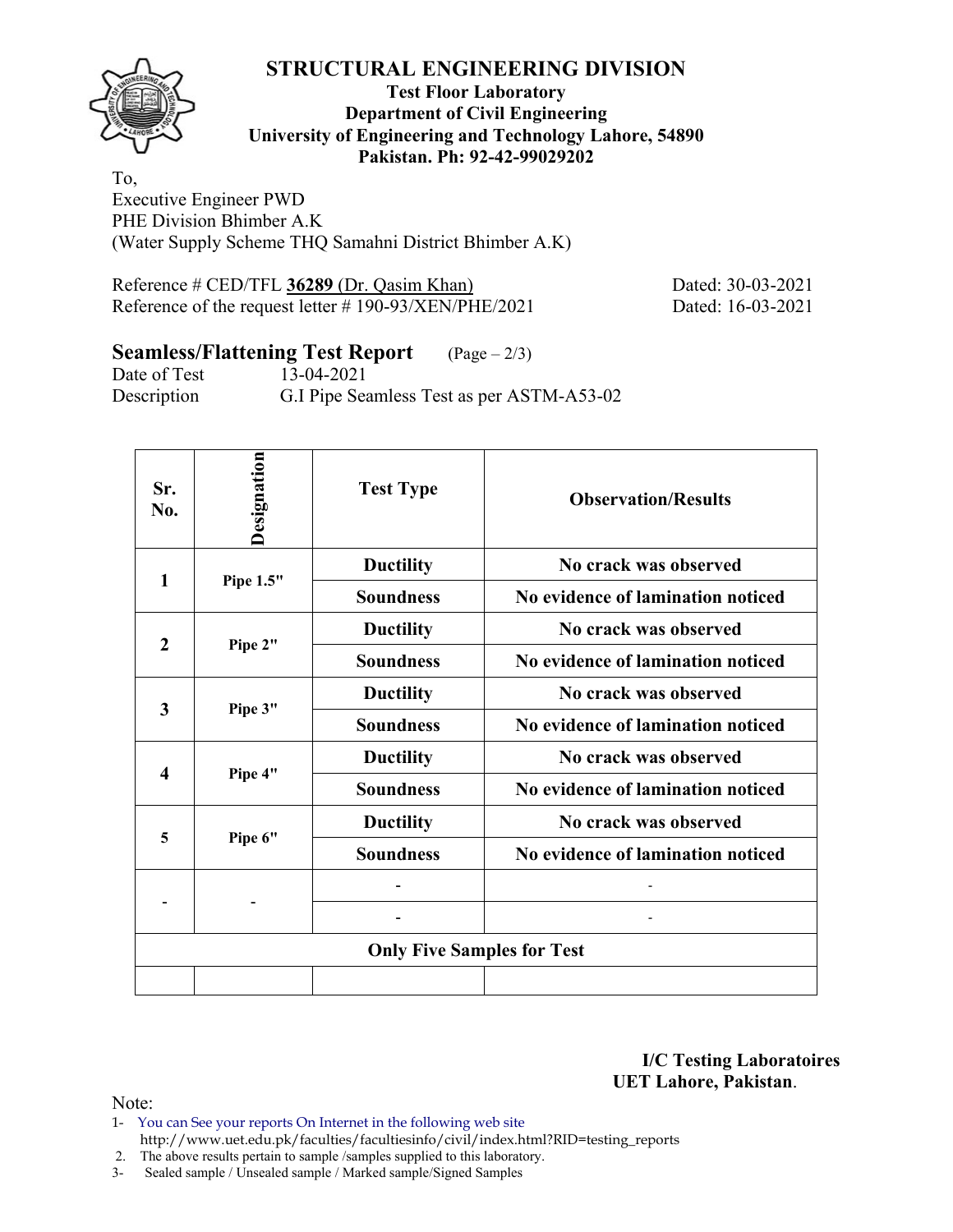**Test Floor Laboratory Department of Civil Engineering University of Engineering and Technology Lahore, 54890 Pakistan. Ph: 92-42-99029202** 

To, Executive Engineer PWD PHE Division Bhimber A.K (Water Supply Scheme THQ Samahni District Bhimber A.K)

Reference # CED/TFL 36289 (Dr. Qasim Khan) Dated: 30-03-2021 Reference of the request letter # 190-93/XEN/PHE/2021 Dated: 16-03-2021

# **Weight &Size Test Report** (Page – 3/3)

Date of Test 13-04-2021 Description G.I Pipe Weight and Size Test

| Sr.<br>No.              | Designation             | Weight | Length | Weight per Unit<br>Length         | <b>Diameter</b><br>External | <b>Diameter</b><br>Internal | Wall Thickness | Remark |
|-------------------------|-------------------------|--------|--------|-----------------------------------|-----------------------------|-----------------------------|----------------|--------|
|                         | (inch)                  | (g)    | (mm)   | (kg/m)                            | (mm)                        | (mm)                        | (mm)           |        |
| $\mathbf{1}$            | 1.5                     | 204    | 60.00  | 3.40                              | 48.10                       | 41.90                       | 3.10           |        |
| $\overline{2}$          | $\overline{2}$          | 304    | 59.80  | 5.08                              | 60.60                       | 53.40                       | 3.60           |        |
| 3                       | $\mathbf{3}$            | 480    | 60.00  | 8.00                              | 88.80                       | 81.00                       | 3.90           |        |
| $\overline{\mathbf{4}}$ | $\overline{\mathbf{4}}$ | 687    | 59.90  | 11.47                             | 113.10                      | 104.70                      | 4.20           |        |
| 5                       | 6                       | 1317   | 58.40  | 22.55                             | 165.40                      | 154.10                      | 5.65           |        |
|                         | -                       |        |        |                                   |                             |                             |                |        |
|                         |                         |        |        |                                   |                             |                             |                |        |
|                         | -                       |        |        | -                                 | -                           | -                           | -              |        |
|                         |                         |        |        |                                   |                             | -                           |                |        |
|                         |                         |        |        | <b>Only Five Samples for Test</b> |                             |                             |                |        |
|                         |                         |        |        |                                   |                             |                             |                |        |

**I/C Testing Laboratoires UET Lahore, Pakistan**.

Note:

1- You can See your reports On Internet in the following web site http://www.uet.edu.pk/faculties/facultiesinfo/civil/index.html?RID=testing\_reports

2. The above results pertain to sample /samples supplied to this laboratory.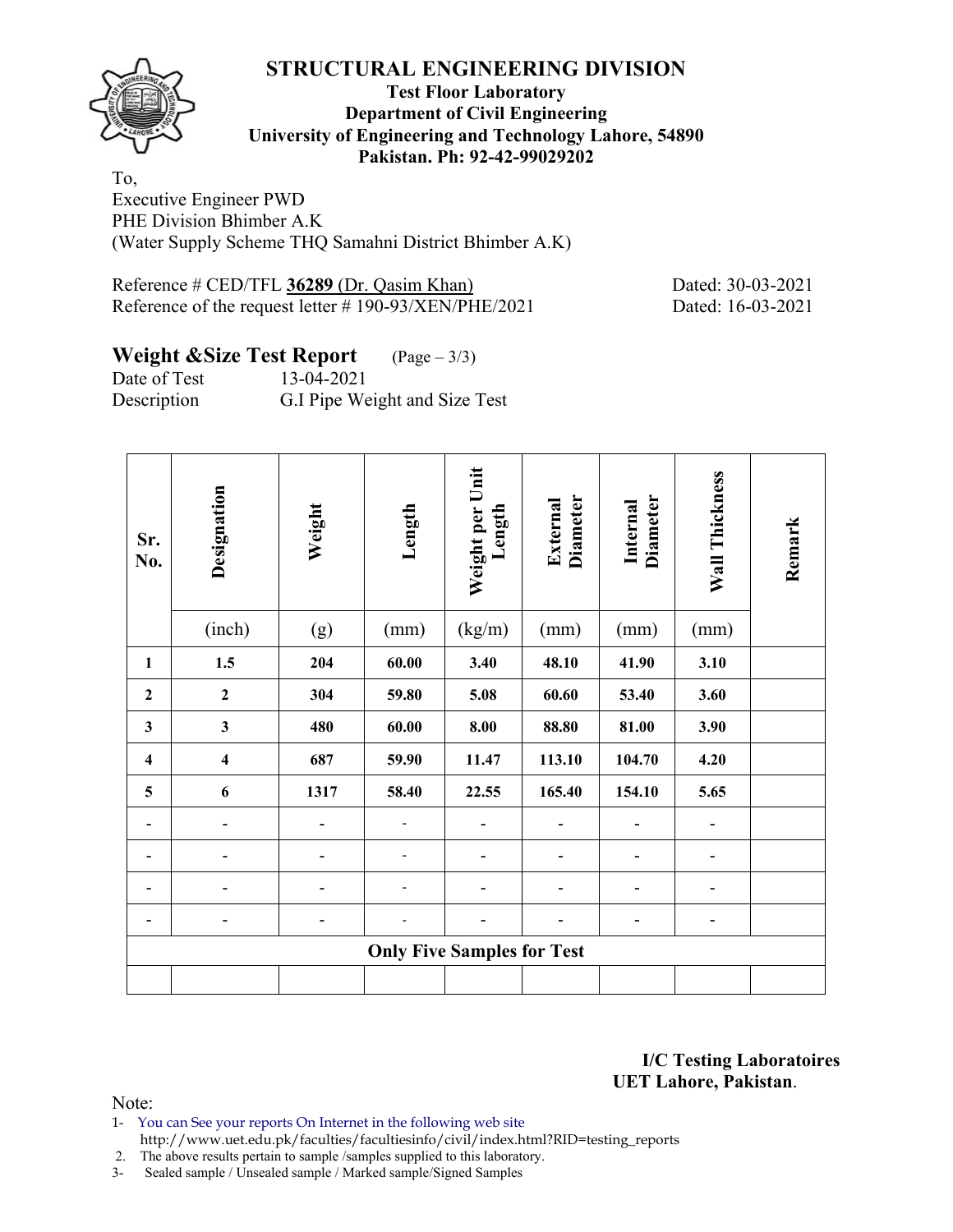

#### **Test Floor Laboratory Department of Civil Engineering University of Engineering and Technology Lahore, 54890 Pakistan. Ph: 92-42-99029202**

To, Resident Engineer / Team Leader Prime Engineering Consultancy Kallurkot Bridge Project Construction of 4 Lane Bridge over River Indus Connecting Kallur Kot with D.I Khan

Reference # CED/TFL 36323 (Dr. Qasim Khan) Dated: 12-04-2021 Reference of the request letter # KK-DIK-BR-PJ/2021/284 Dated: 11-04-2021

## **Tension Test Report** (Page – 1/3)

Date of Test 13-04-2021 Gauge length 640 mm Description Steel Strand Tensile Test as per ASTM A-416-94a

| Sr. No.      | <b>Nominal</b><br><b>Diameter</b> | <b>Nominal</b><br>Weight | <b>Measured</b><br>weight    | Modulus of<br>Elasticity<br>Young's<br><b>Breaking</b><br><b>Yield strength</b><br>$\epsilon$ . T.,<br>strength<br>clause $(6.3)$<br>clause $(6.2)$ |                           |       |        | % Elongation | Remarks / Coil No. |    |
|--------------|-----------------------------------|--------------------------|------------------------------|-----------------------------------------------------------------------------------------------------------------------------------------------------|---------------------------|-------|--------|--------------|--------------------|----|
|              | (mm)                              | (kg/km)                  | (kg/km)                      | (kg)                                                                                                                                                | (kN)                      | (kg)  | (kN)   | GPa          |                    |    |
| $\mathbf{1}$ | 12.70<br>(1/2")                   | 775.0                    | 781.0                        | 18200                                                                                                                                               | 178.54                    | 20300 | 199.14 | 198          | >3.50              | XX |
| $\mathbf 2$  | 12.70<br>(1/2")                   | 775.0                    | 782.0                        | 18800                                                                                                                                               | 184.43                    | 20200 | 198.16 | 199          | >3.50              | XX |
|              | $\qquad \qquad \blacksquare$      |                          |                              |                                                                                                                                                     |                           |       |        |              |                    |    |
|              | $\overline{a}$                    | $\overline{\phantom{0}}$ | $\overline{\phantom{0}}$     |                                                                                                                                                     |                           |       |        |              |                    |    |
|              | $\overline{\phantom{a}}$          | $\overline{\phantom{0}}$ | $\qquad \qquad \blacksquare$ |                                                                                                                                                     |                           |       |        |              |                    |    |
|              | $\blacksquare$                    |                          | $\blacksquare$               |                                                                                                                                                     |                           |       |        |              |                    |    |
|              |                                   |                          |                              |                                                                                                                                                     | Only two samples for Test |       |        |              |                    |    |

Note:

1. Modulus of Elasticity is based on nominal steel area of the steel strand vide clause 13.3 of ASTM – A416a

2. Load versus percentage strain graphs are attached

**I/C Testing Laboratoires UET Lahore, Pakistan**.

Note:

1- You can See your reports On Internet in the following web site http://www.uet.edu.pk/faculties/facultiesinfo/civil/index.html?RID=testing\_reports

2. The above results pertain to sample /samples supplied to this laboratory.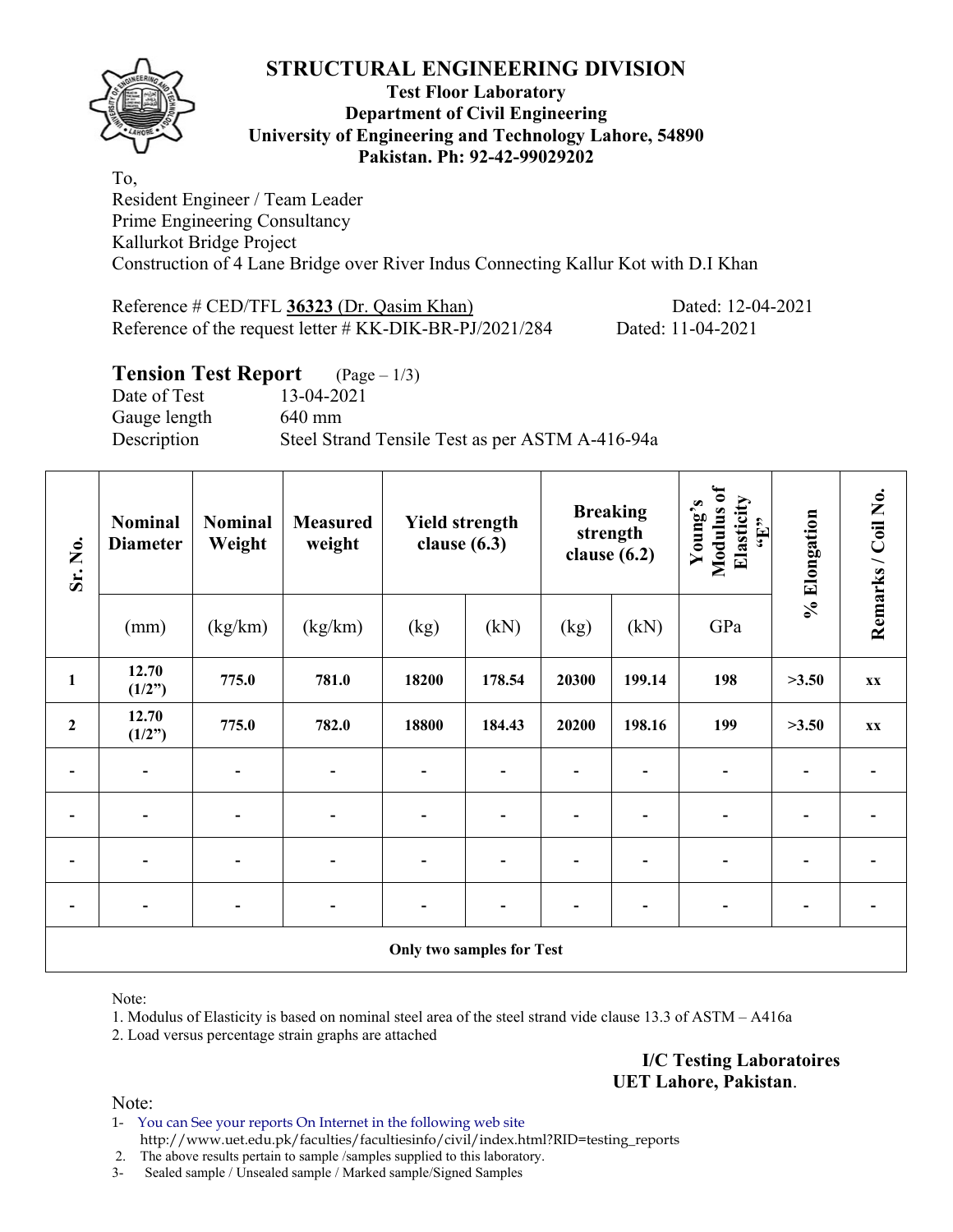#### **Test Floor Laboratory Department of Civil Engineering University of Engineering and Technology Lahore, 54890 Pakistan. Ph: 92-42-99029202**

To, Resident Engineer / Team Leader Prime Engineering Consultancy Kallurkot Bridge Project Construction of 4 Lane Bridge over River Indus Connecting Kallur Kot with D.I Khan

Reference # CED/TFL 36323 (Dr. Qasim Khan) Dated: 12-04-2021 Reference of the request letter # KK-DIK-BR-PJ/2021/284 Dated: 11-04-2021

**Graph**  $(Page - 2/3)$ 



**I/C Testing Laboratoires UET Lahore, Pakistan**.

- 1- You can See your reports On Internet in the following web site http://www.uet.edu.pk/faculties/facultiesinfo/civil/index.html?RID=testing\_reports
- 2. The above results pertain to sample /samples supplied to this laboratory.
- 3- Sealed sample / Unsealed sample / Marked sample/Signed Samples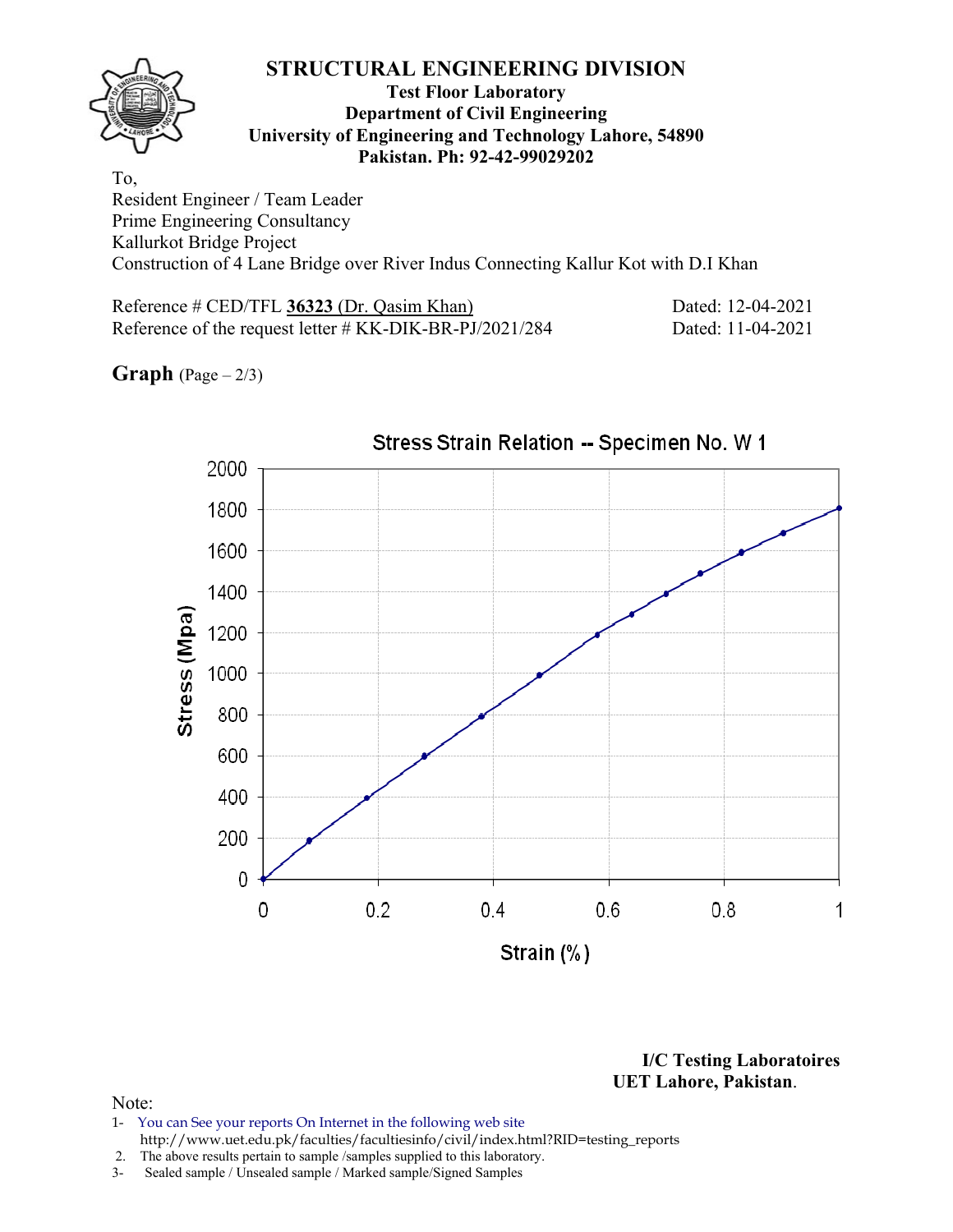#### **Test Floor Laboratory Department of Civil Engineering University of Engineering and Technology Lahore, 54890 Pakistan. Ph: 92-42-99029202**

To, Resident Engineer / Team Leader Prime Engineering Consultancy Kallurkot Bridge Project Construction of 4 Lane Bridge over River Indus Connecting Kallur Kot with D.I Khan

Reference # CED/TFL 36323 (Dr. Qasim Khan) Dated: 12-04-2021 Reference of the request letter # KK-DIK-BR-PJ/2021/284 Dated: 11-04-2021

**Graph**  $(Page - 3/3)$ 



**I/C Testing Laboratoires UET Lahore, Pakistan**.

- 1- You can See your reports On Internet in the following web site http://www.uet.edu.pk/faculties/facultiesinfo/civil/index.html?RID=testing\_reports
- 2. The above results pertain to sample /samples supplied to this laboratory.
- 3- Sealed sample / Unsealed sample / Marked sample/Signed Samples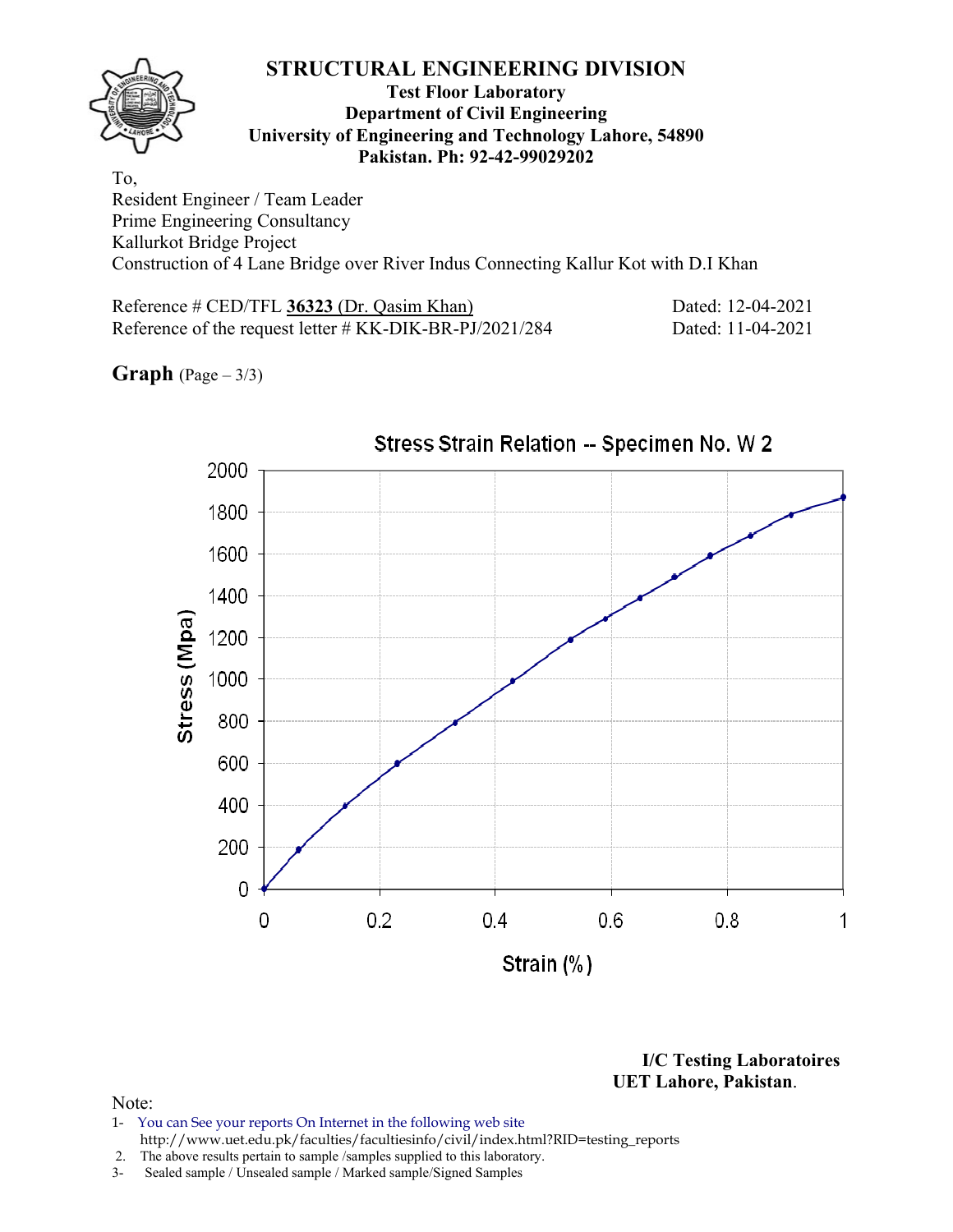

**Test Floor Laboratory Department of Civil Engineering University of Engineering and Technology Lahore, 54890 Pakistan. Ph: 92-42-99029202** 

To, Snr. Lab Tech/OIC DBH JVMC, Project DBH JV Projects DHA Homes Islamabad

Reference # CED/TFL 36326 (Dr. Qasim Khan) Dated: 12-04-2021 Reference of the request letter # DBH/JVMC/QA/QC/2021/01/UET Dated: 12-04-2021

## **Tension Test Report** (Page – 1/4)

Date of Test 13-04-2021 Gauge length 640 mm Description Steel Strand Tensile Test as per ASTM A-416-94a

| Sr. No.          | <b>Nominal</b><br><b>Diameter</b> | <b>Nominal</b><br>Weight | <b>Measured</b><br>weight |                             | <b>Yield strength</b><br>clause $(6.3)$ |       | <b>Breaking</b><br>strength<br>clause $(6.2)$ |     | % Elongation | Remarks / Coil No. |
|------------------|-----------------------------------|--------------------------|---------------------------|-----------------------------|-----------------------------------------|-------|-----------------------------------------------|-----|--------------|--------------------|
|                  | (mm)                              | (kg/km)                  | (kg/km)                   | (kg)                        | (kN)                                    | (kg)  | (kN)                                          | GPa |              |                    |
| $\mathbf{1}$     | 12.70<br>(1/2")                   | 775.0                    | 785.0                     | 18500                       | 181.49                                  | 20100 | 197.18                                        | 199 | >3.50        | XX                 |
| $\boldsymbol{2}$ | 12.70<br>(1/2")                   | 775.0                    | 783.0                     | 18500                       | 181.49                                  | 20100 | 197.18                                        | 198 | >3.50        | XX                 |
| 3                | 12.70<br>(1/2")                   | 775.0                    | 788.0                     | 18700                       | 183.45                                  | 20100 | 197.18                                        | 199 | >3.50        | XX                 |
|                  | $\overline{\phantom{a}}$          |                          |                           |                             |                                         |       |                                               |     |              |                    |
|                  | $\overline{\phantom{0}}$          |                          |                           |                             |                                         |       |                                               |     |              |                    |
|                  |                                   |                          |                           |                             |                                         |       |                                               |     |              |                    |
|                  |                                   |                          |                           | Only three samples for Test |                                         |       |                                               |     |              |                    |

Note:

1. Modulus of Elasticity is based on nominal steel area of the steel strand vide clause 13.3 of ASTM – A416a

2. Load versus percentage strain graphs are attached

**I/C Testing Laboratoires UET Lahore, Pakistan**.

Note:

1- You can See your reports On Internet in the following web site http://www.uet.edu.pk/faculties/facultiesinfo/civil/index.html?RID=testing\_reports

2. The above results pertain to sample /samples supplied to this laboratory.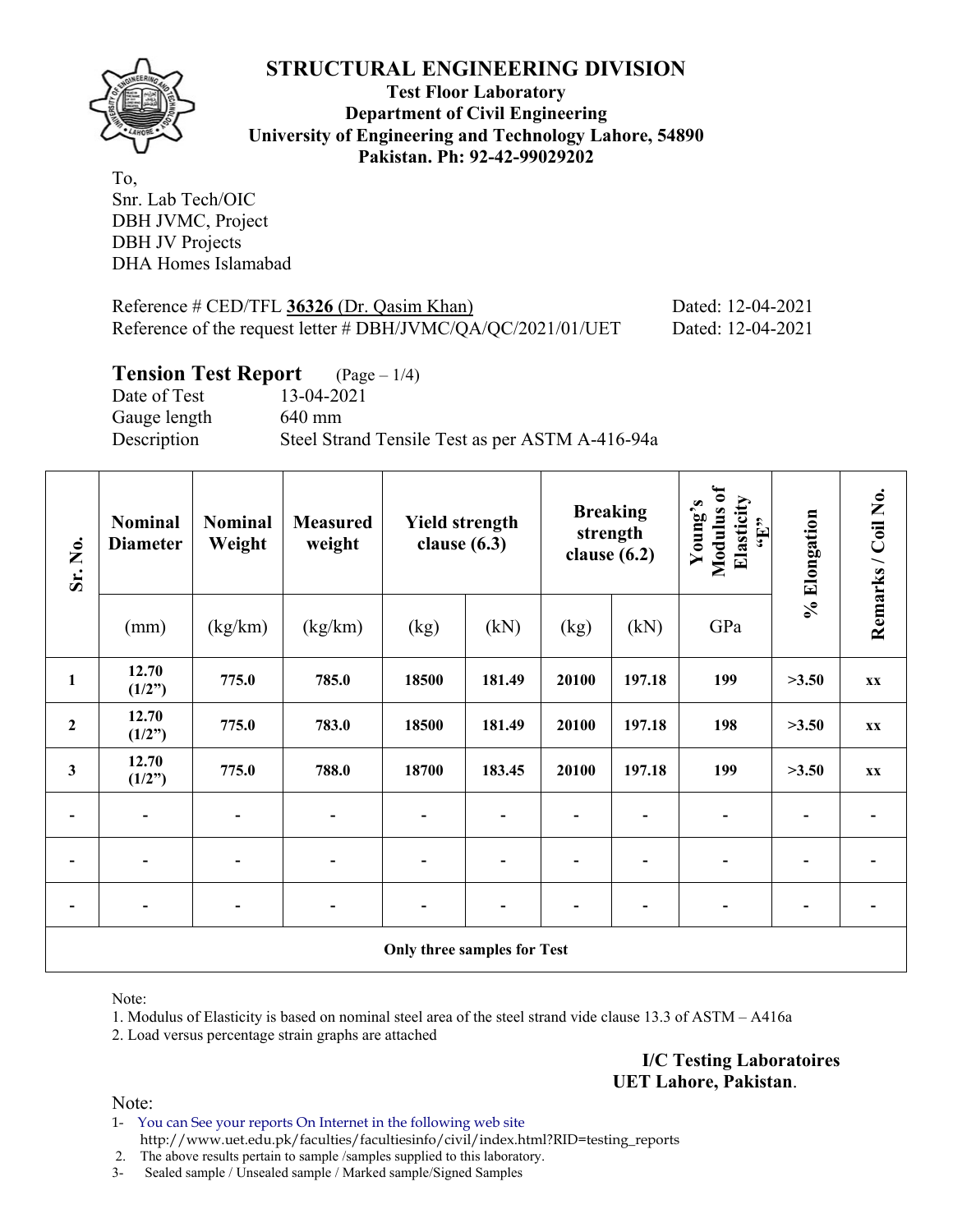

**Test Floor Laboratory Department of Civil Engineering University of Engineering and Technology Lahore, 54890 Pakistan. Ph: 92-42-99029202** 

To, Snr. Lab Tech/OIC DBH JVMC, Project DBH JV Projects DHA Homes Islamabad

Reference # CED/TFL 36326 (Dr. Qasim Khan) Dated: 12-04-2021 Reference of the request letter # DBH/JVMC/QA/QC/2021/01/UET Dated: 12-04-2021

**Graph**  $(Page - 2/4)$ 



**I/C Testing Laboratoires UET Lahore, Pakistan**.

- 1- You can See your reports On Internet in the following web site http://www.uet.edu.pk/faculties/facultiesinfo/civil/index.html?RID=testing\_reports
- 2. The above results pertain to sample /samples supplied to this laboratory.
- 3- Sealed sample / Unsealed sample / Marked sample/Signed Samples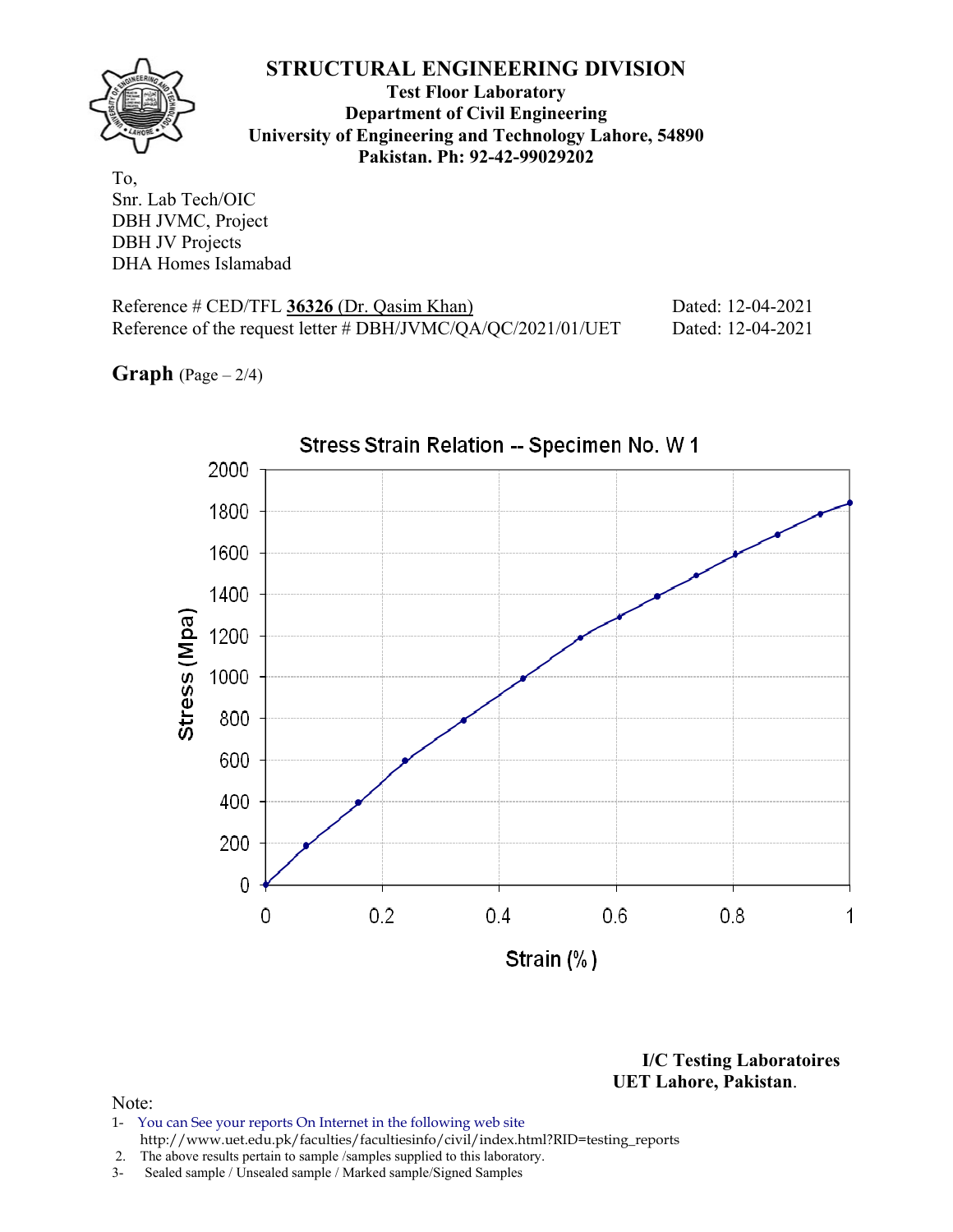

**Test Floor Laboratory Department of Civil Engineering University of Engineering and Technology Lahore, 54890 Pakistan. Ph: 92-42-99029202** 

To, Snr. Lab Tech/OIC DBH JVMC, Project DBH JV Projects DHA Homes Islamabad

Reference # CED/TFL 36326 (Dr. Qasim Khan) Dated: 12-04-2021 Reference of the request letter # DBH/JVMC/QA/QC/2021/01/UET Dated: 12-04-2021

**Graph**  $(Page -3/4)$ 



**I/C Testing Laboratoires UET Lahore, Pakistan**.

- 1- You can See your reports On Internet in the following web site http://www.uet.edu.pk/faculties/facultiesinfo/civil/index.html?RID=testing\_reports
- 2. The above results pertain to sample /samples supplied to this laboratory.
- 3- Sealed sample / Unsealed sample / Marked sample/Signed Samples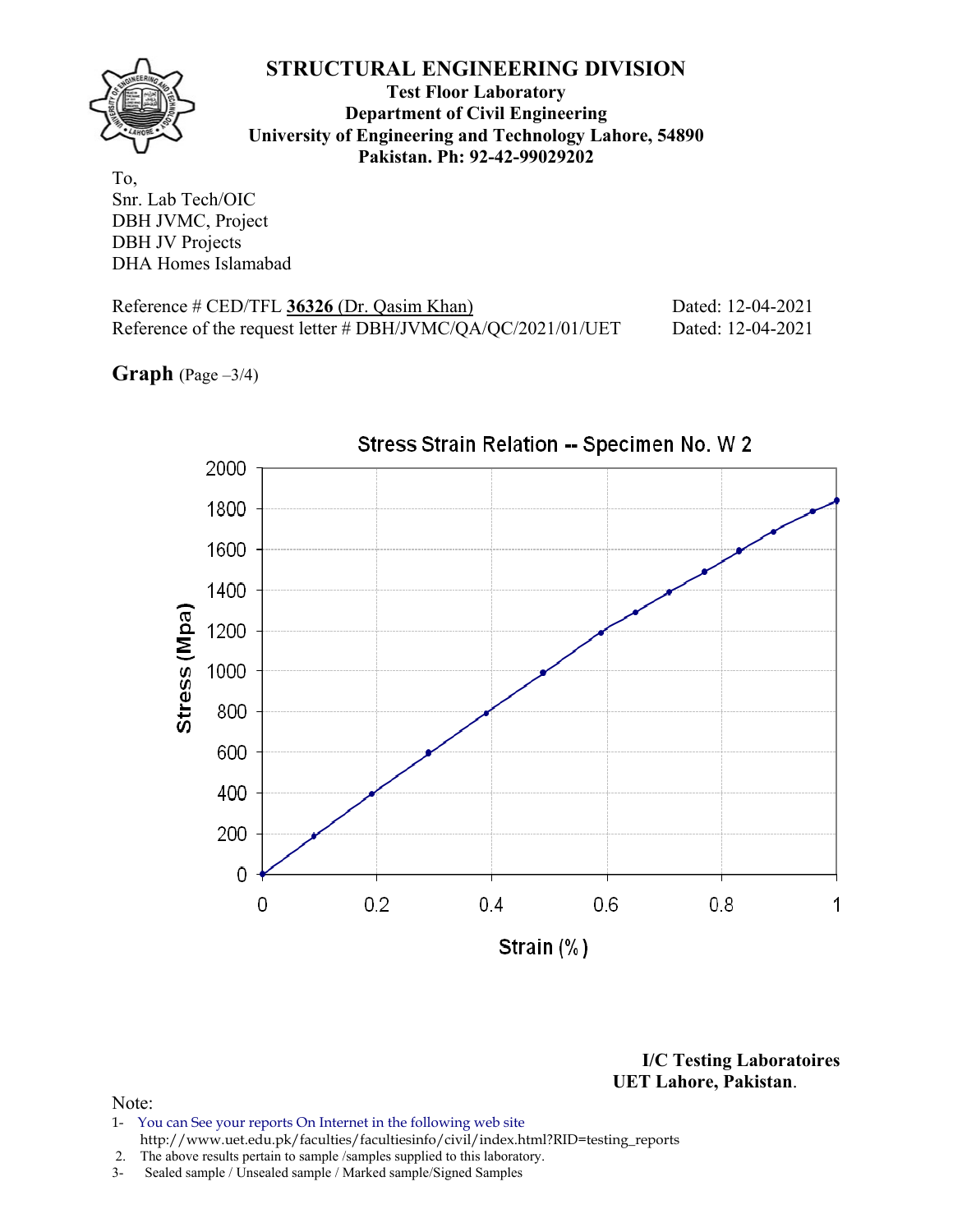

**Test Floor Laboratory Department of Civil Engineering University of Engineering and Technology Lahore, 54890 Pakistan. Ph: 92-42-99029202** 

To, Snr. Lab Tech/OIC DBH JVMC, Project DBH JV Projects DHA Homes Islamabad

Reference # CED/TFL 36326 (Dr. Qasim Khan) Dated: 12-04-2021 Reference of the request letter # DBH/JVMC/QA/QC/2021/01/UET Dated: 12-04-2021

**Graph**  $(Page - 4/4)$ 



**I/C Testing Laboratoires UET Lahore, Pakistan**.

- 1- You can See your reports On Internet in the following web site http://www.uet.edu.pk/faculties/facultiesinfo/civil/index.html?RID=testing\_reports
- 2. The above results pertain to sample /samples supplied to this laboratory.
- 3- Sealed sample / Unsealed sample / Marked sample/Signed Samples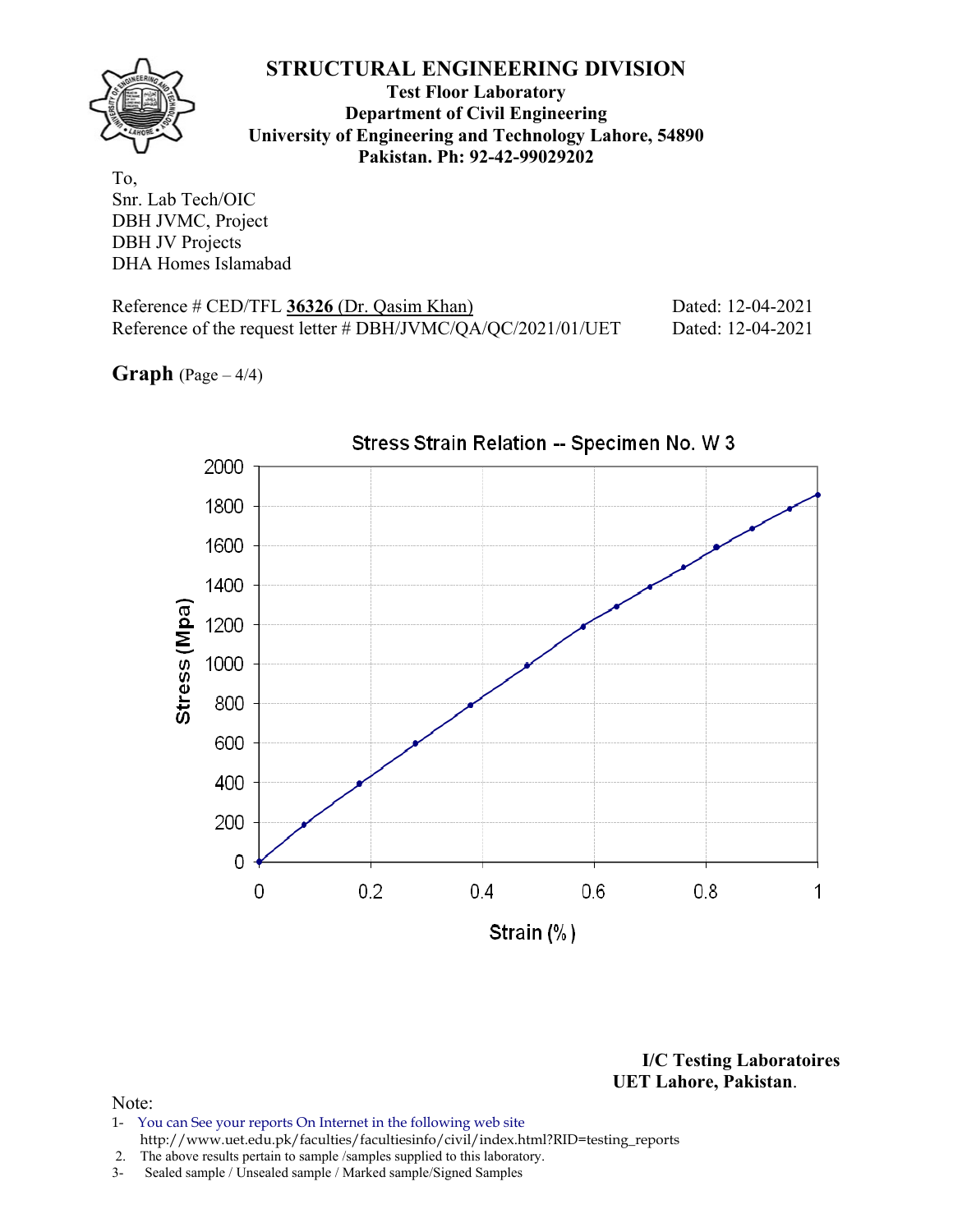

### **Test Floor Laboratory Department of Civil Engineering University of Engineering and Technology Lahore, 54890 Pakistan. Ph: 92-42-99029202**

To, Resident Engineer NESPAK Construction of Shatiial – Thor Nullah Bypass (Reloction of KKH) Including Link Road to Existing KKH

| Reference # CED/TFL 36328 (Dr. Qasim Khan)                  | Dated: 12-04-2021 |
|-------------------------------------------------------------|-------------------|
| Reference of the request letter $\# SA-263/STNBP/RE/KU/134$ | Dated: 07-04-2021 |

## **Tension Test Report** (Page – 1/3)

Date of Test 13-04-2021 Gauge length 640 mm Description Steel Strand Tensile Test as per ASTM A-416-94a

| Sr. No.      | Nominal<br><b>Diameter</b> | <b>Nominal</b><br>Weight | <b>Measured</b><br>weight |       | <b>Yield strength</b><br>clause $(6.3)$ |       | <b>Breaking</b><br>strength<br>clause $(6.2)$ | Modulus of<br>Elasticity<br>Young's<br>$\epsilon$ . T., | % Elongation | Remarks / Coil No. |
|--------------|----------------------------|--------------------------|---------------------------|-------|-----------------------------------------|-------|-----------------------------------------------|---------------------------------------------------------|--------------|--------------------|
|              | (mm)                       | (kg/km)                  | (kg/km)                   | (kg)  | (kN)                                    | (kg)  | (kN)                                          | GPa                                                     |              |                    |
| $\mathbf{1}$ | 12.70<br>(1/2")            | 775.0                    | 784.0                     | 17400 | 170.69                                  | 19300 | 189.33                                        | 199                                                     | >3.50        | 22259              |
| $\mathbf 2$  | 12.70<br>(1/2")            | 775.0                    | 782.0                     | 17000 | 166.77                                  | 19500 | 191.30                                        | 198                                                     | >3.50        | 22262              |
|              | $\overline{\phantom{a}}$   |                          | $\blacksquare$            |       |                                         |       |                                               |                                                         |              |                    |
|              | $\overline{\phantom{0}}$   |                          |                           |       |                                         |       |                                               |                                                         |              |                    |
|              | $\overline{\phantom{a}}$   | $\overline{\phantom{0}}$ | $\blacksquare$            |       |                                         |       |                                               |                                                         |              |                    |
|              | $\overline{\phantom{0}}$   |                          |                           |       |                                         |       |                                               |                                                         |              |                    |
|              |                            |                          |                           |       | <b>Only two samples for Test</b>        |       |                                               |                                                         |              |                    |

Note:

1. Modulus of Elasticity is based on nominal steel area of the steel strand vide clause 13.3 of ASTM – A416a

2. Load versus percentage strain graphs are attached

**I/C Testing Laboratoires UET Lahore, Pakistan**.

Note:

1- You can See your reports On Internet in the following web site http://www.uet.edu.pk/faculties/facultiesinfo/civil/index.html?RID=testing\_reports

2. The above results pertain to sample /samples supplied to this laboratory.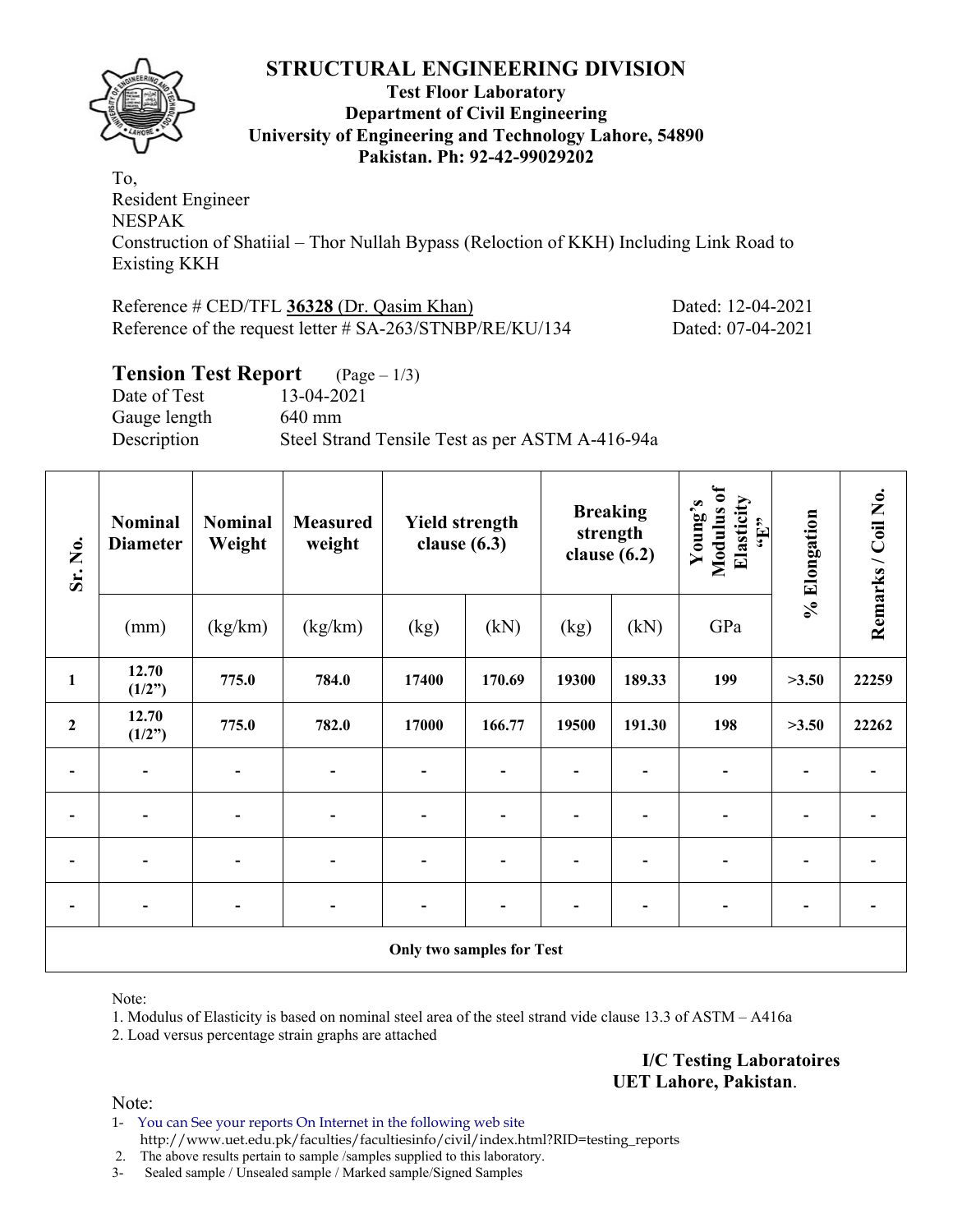## **STRUCTURAL ENGINEERING DIVISION Test Floor Laboratory Department of Civil Engineering University of Engineering and Technology Lahore, 54890 Pakistan. Ph: 92-42-99029202**  To,

Resident Engineer NESPAK Construction of Shatiial – Thor Nullah Bypass (Reloction of KKH) Including Link Road to Existing KKH

| Reference # CED/TFL 36328 (Dr. Qasim Khan)               | Dated: 12-04-2021 |
|----------------------------------------------------------|-------------------|
| Reference of the request letter # SA-263/STNBP/RE/KU/134 | Dated: 07-04-2021 |

**Graph**  $(Page - 2/3)$ 



**I/C Testing Laboratoires UET Lahore, Pakistan**.

- 1- You can See your reports On Internet in the following web site http://www.uet.edu.pk/faculties/facultiesinfo/civil/index.html?RID=testing\_reports
- 2. The above results pertain to sample /samples supplied to this laboratory.
- 3- Sealed sample / Unsealed sample / Marked sample/Signed Samples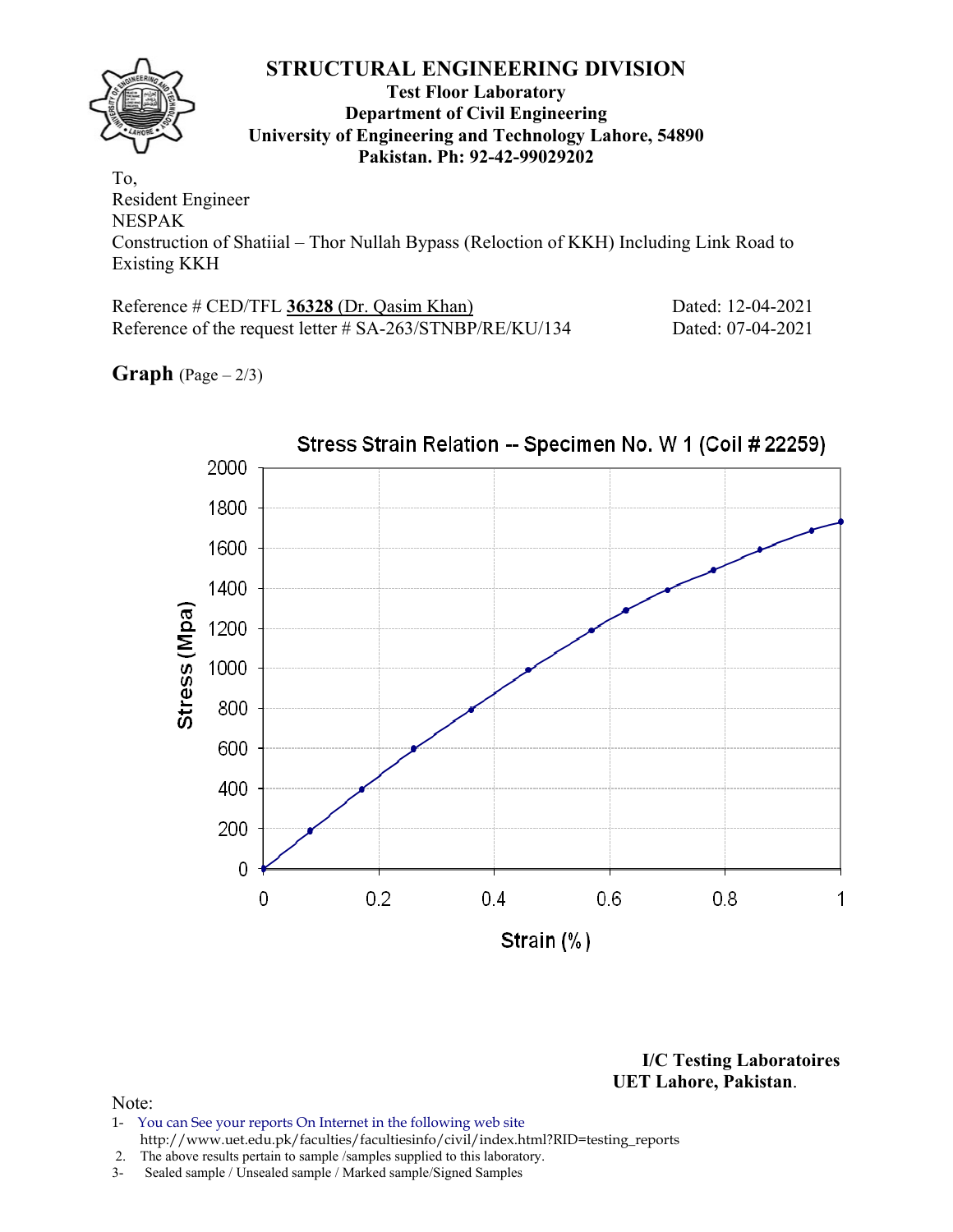## **STRUCTURAL ENGINEERING DIVISION Test Floor Laboratory Department of Civil Engineering University of Engineering and Technology Lahore, 54890 Pakistan. Ph: 92-42-99029202**  To,

Resident Engineer NESPAK Construction of Shatiial – Thor Nullah Bypass (Reloction of KKH) Including Link Road to Existing KKH

| Reference # CED/TFL 36328 (Dr. Qasim Khan)               | Dated: 12-04-2021 |
|----------------------------------------------------------|-------------------|
| Reference of the request letter # SA-263/STNBP/RE/KU/134 | Dated: 07-04-2021 |

**Graph**  $(Page - 3/3)$ 



**I/C Testing Laboratoires UET Lahore, Pakistan**.

- 1- You can See your reports On Internet in the following web site http://www.uet.edu.pk/faculties/facultiesinfo/civil/index.html?RID=testing\_reports
- 2. The above results pertain to sample /samples supplied to this laboratory.
- 3- Sealed sample / Unsealed sample / Marked sample/Signed Samples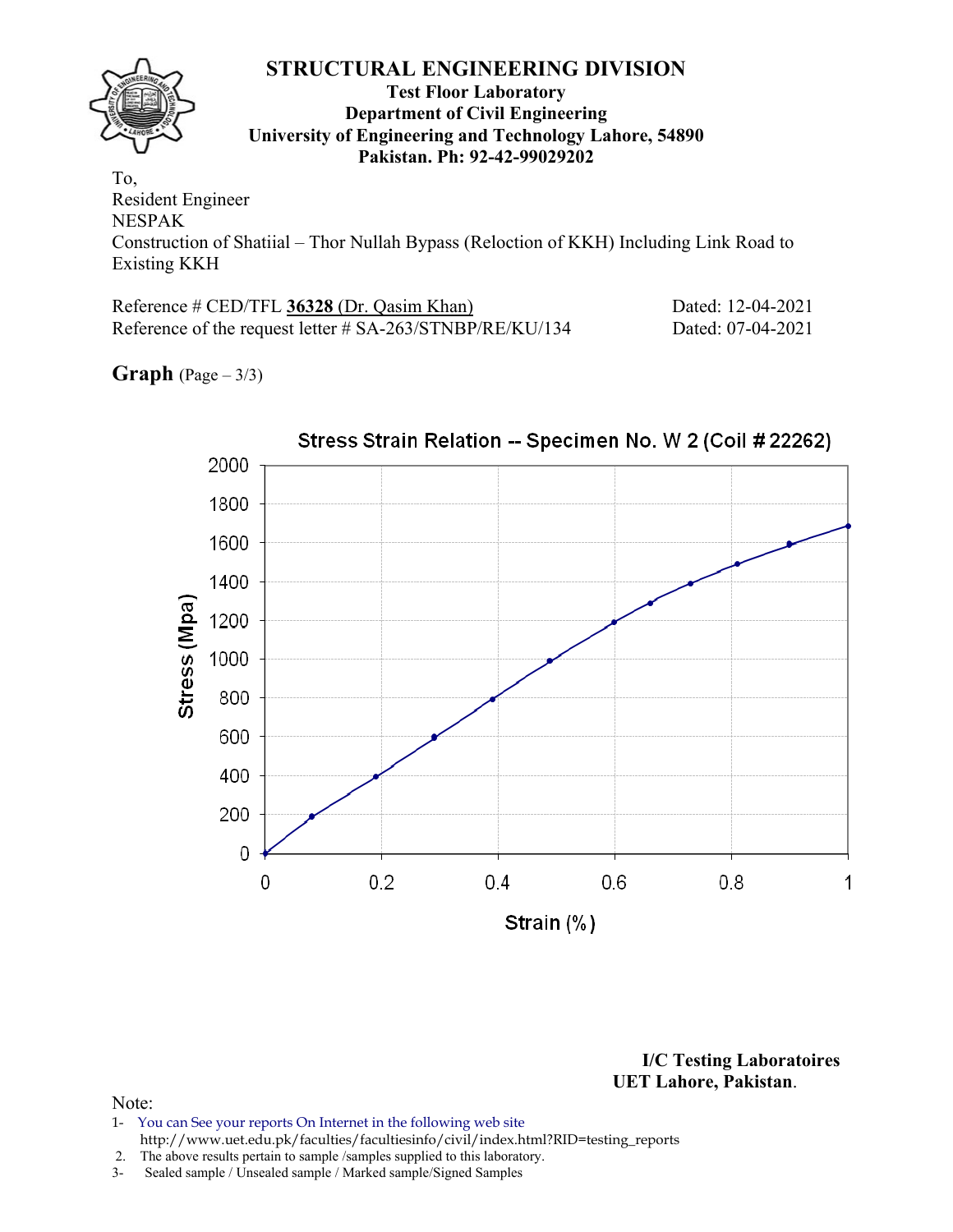

## **Test Floor Laboratory Department of Civil Engineering University of Engineering and Technology Lahore, 54890 Pakistan. Ph: 92-42-99029202**

To, Assistant Resident Engineer Engineering Consultancy Services Punjab (Pvt) Limited Construction of Flyover at Mandi Chowk, Multan

| Reference $\#$ CED/TFL 36329, 335 (Dr. Qasim Khan) |  |
|----------------------------------------------------|--|
| Reference of the request letter # ECSP/MDA/MCF/001 |  |

Dated: 12-04-2021 Dated: 27-03-2021

# **Tension Test Report** (Page -1/5)

Date of Test 13-04-2021 Gauge length 8 inches

Description Deformed Steel Bar Tensile and Bend Test as per ASTM-A615

| Sr. No.        | Weight         |                | Diameter/<br><b>Size</b><br>(mm) | Area<br>$(in^2)$ |                | <b>Yield load</b>                                   | <b>Breaking</b><br>Load                                         |         | <b>Yield Stress</b><br>(psi) |                | <b>Ultimate Stress</b><br>(psi) | Elongation     | % Elongation | Remarks |
|----------------|----------------|----------------|----------------------------------|------------------|----------------|-----------------------------------------------------|-----------------------------------------------------------------|---------|------------------------------|----------------|---------------------------------|----------------|--------------|---------|
|                | (1bs/ft)       | Nominal        | <b>Actual</b>                    | Nominal          | Actual         | (kg)                                                | (kg)                                                            | Nominal | Actual                       | Nominal        | Actual                          | (inch)         |              |         |
| $\mathbf{1}$   | 0.407          | 10             | 9.91                             | 0.12             | 0.120          | 4200                                                | 5500                                                            | 77161   | 77430                        | 101044         | 101400                          | 0.90           | 11.3         |         |
| $\mathbf{2}$   | 0.408          | 10             | 9.93                             | 0.12             | 0.120          | 4000                                                | 5400                                                            | 73487   | 73500                        | 99207          | 99300                           | 1.00           | $12.5$       |         |
| $\blacksquare$ |                | ٠              |                                  |                  |                |                                                     |                                                                 |         |                              |                | $\blacksquare$                  | ۰              |              |         |
|                | $\blacksquare$ | $\blacksquare$ | $\blacksquare$                   | ۰                | ٠              |                                                     |                                                                 |         | $\blacksquare$               | ۰              | $\blacksquare$                  | $\blacksquare$ | ۰            |         |
|                | $\blacksquare$ | ۰              | $\blacksquare$                   | ٠                | $\blacksquare$ | ۰                                                   |                                                                 |         | $\blacksquare$               | $\blacksquare$ | $\blacksquare$                  | $\blacksquare$ |              |         |
|                |                | ۰              |                                  |                  |                |                                                     |                                                                 |         |                              |                |                                 | -              |              |         |
|                |                |                |                                  |                  |                |                                                     | Note: only two samples for tensile and one sample for bend test |         |                              |                |                                 |                |              |         |
|                |                |                |                                  |                  |                |                                                     |                                                                 |         |                              |                |                                 |                |              |         |
|                |                |                |                                  |                  |                |                                                     | <b>Bend Test</b>                                                |         |                              |                |                                 |                |              |         |
|                |                |                |                                  |                  |                | 10mm Dia Bar Bend Test Through 180° is Satisfactory |                                                                 |         |                              |                |                                 |                |              |         |
|                |                |                |                                  |                  |                |                                                     |                                                                 |         |                              |                |                                 |                |              |         |
|                |                |                |                                  |                  |                |                                                     |                                                                 |         |                              |                |                                 |                |              |         |

**I/C Testing Laboratoires UET Lahore, Pakistan**.

Note:

1- You can See your reports On Internet in the following web site http://www.uet.edu.pk/faculties/facultiesinfo/civil/index.html?RID=testing\_reports

2. The above results pertain to sample /samples supplied to this laboratory.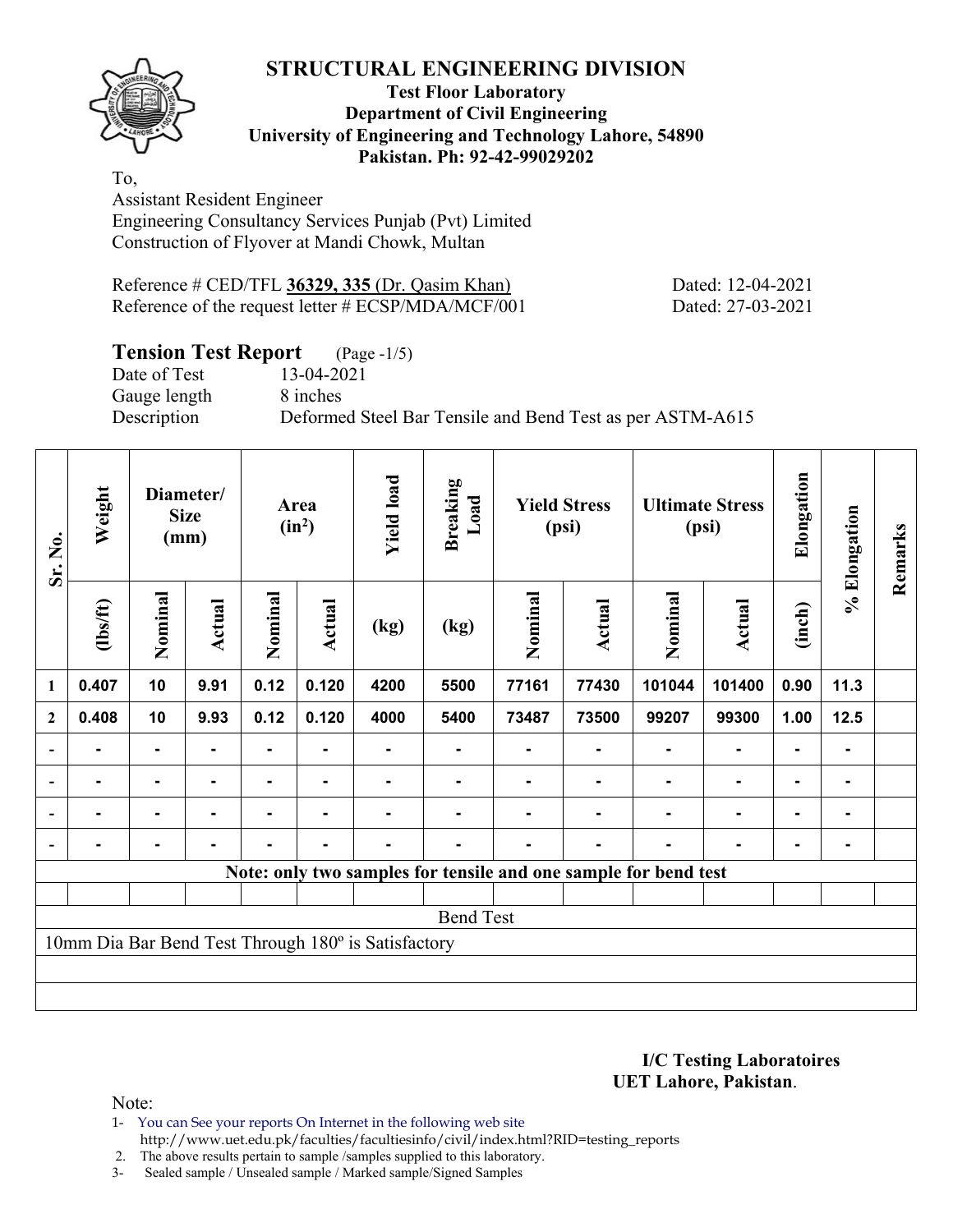

## **Test Floor Laboratory Department of Civil Engineering University of Engineering and Technology Lahore, 54890 Pakistan. Ph: 92-42-99029202**

To, Assistant Resident Engineer Engineering Consultancy Services Punjab (Pvt) Limited Construction of Flyover at Mandi Chowk, Multan

Reference # CED/TFL **36329, 335** (Dr. Qasim Khan) Dated: 12-04-2021 Reference of the request letter # ECSP/MDA/MCF/009 Dated: 09-04-2021

# **Tension Test Report** (Page – 2/5)

Date of Test 07-01-2021 Gauge length 640 mm

Description Steel Strand Tensile Test as per ASTM A-416-94a

| Sr. No.                  | <b>Nominal</b><br><b>Diameter</b> | <b>Nominal</b><br>Weight | <b>Measured</b><br>weight | <b>Yield strength</b><br>clause $(6.3)$ |                             | <b>Breaking</b><br>strength clause<br>(6.2) |                          | Modulus of<br>Elasticity<br>Young's | % Elongation | Remarks / Coil No.     |
|--------------------------|-----------------------------------|--------------------------|---------------------------|-----------------------------------------|-----------------------------|---------------------------------------------|--------------------------|-------------------------------------|--------------|------------------------|
|                          | (mm)                              | (kg/km)                  | (kg/km)                   | (kg)                                    | (kN)                        | (kg)                                        | (kN)                     | E, GPa                              |              |                        |
| $\mathbf{1}$             | 15.24(0.6")                       | 1102.0                   | 1112.0                    | 23400                                   | 229.55                      | 26400                                       | 258.98                   | 199                                 | >3.50        | <b>XX</b>              |
| $\boldsymbol{2}$         | 15.24(0.6")                       | 1102.0                   | 1119.0                    | 24500                                   | 240.35                      | 27500                                       | 269.78                   | 198                                 | >3.50        | $\mathbf{X}\mathbf{X}$ |
| $\overline{\mathbf{3}}$  | 15.24(0.6")                       | 1102.0                   | 1115.0                    | 23700                                   | 232.50                      | 27500                                       | 269.78                   | 199                                 | >3.50        | <b>XX</b>              |
| $\overline{\phantom{a}}$ | $\overline{\phantom{a}}$          |                          |                           |                                         | $\blacksquare$              | $\overline{\phantom{a}}$                    | $\overline{\phantom{a}}$ | $\overline{\phantom{a}}$            |              |                        |
| $\overline{\phantom{a}}$ | $\blacksquare$                    |                          |                           |                                         |                             |                                             | -                        | $\overline{\phantom{a}}$            |              |                        |
|                          | $\blacksquare$                    |                          |                           |                                         |                             |                                             | -                        | $\blacksquare$                      |              |                        |
|                          |                                   |                          |                           |                                         | Only three samples for Test |                                             |                          |                                     |              |                        |

Note:

1. Modulus of Elasticity is based on nominal steel area of the steel strand vide clause 13.3 of ASTM – A416a

2. Load versus percentage strain graphs are attached

**I/C Testing Laboratoires UET Lahore, Pakistan**.

Note:

1- You can See your reports On Internet in the following web site http://www.uet.edu.pk/faculties/facultiesinfo/civil/index.html?RID=testing\_reports

2. The above results pertain to sample /samples supplied to this laboratory.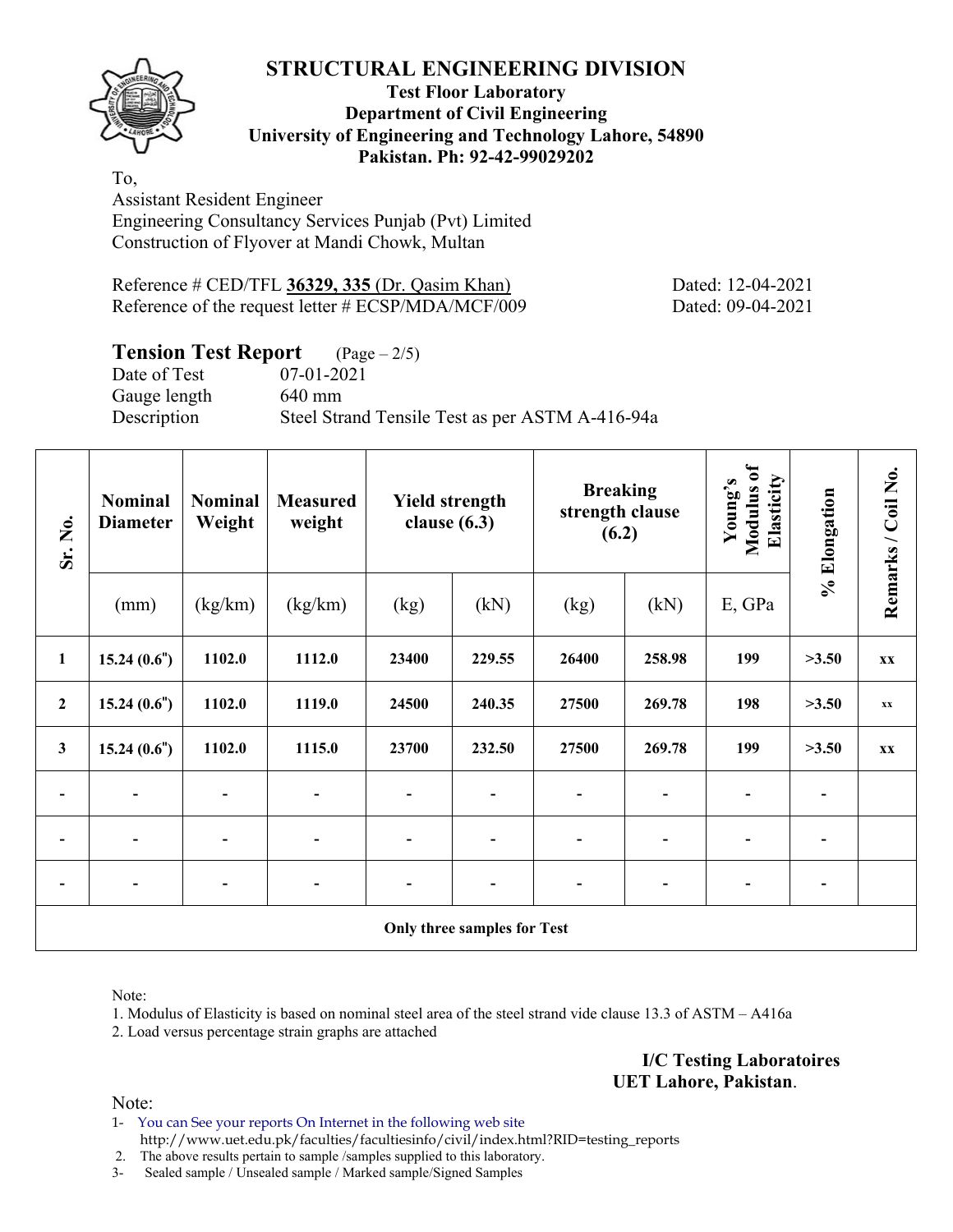

#### **Test Floor Laboratory Department of Civil Engineering University of Engineering and Technology Lahore, 54890 Pakistan. Ph: 92-42-99029202**

To, Assistant Resident Engineer Engineering Consultancy Services Punjab (Pvt) Limited Construction of Flyover at Mandi Chowk, Multan

Reference # CED/TFL **36329, 335** (Dr. Qasim Khan) Dated: 12-04-2021 Reference of the request letter # ECSP/MDA/MCF/009 Dated: 09-04-2021

**Graph** (Page – 3/5)



**I/C Testing Laboratoires UET Lahore, Pakistan**.

- 1- You can See your reports On Internet in the following web site http://www.uet.edu.pk/faculties/facultiesinfo/civil/index.html?RID=testing\_reports
- 2. The above results pertain to sample /samples supplied to this laboratory.
- 3- Sealed sample / Unsealed sample / Marked sample/Signed Samples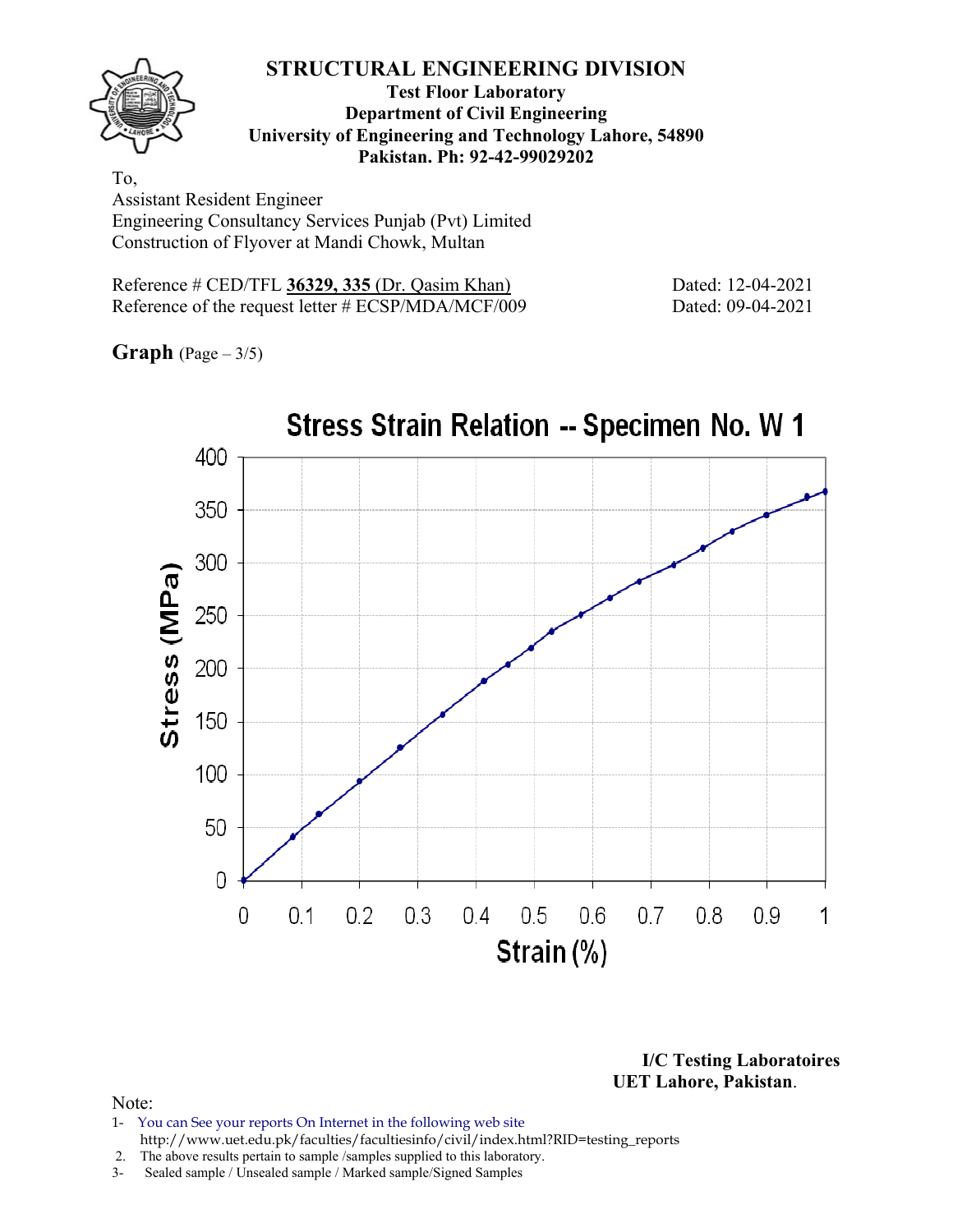

**Test Floor Laboratory Department of Civil Engineering University of Engineering and Technology Lahore, 54890 Pakistan. Ph: 92-42-99029202** 

To, Assistant Resident Engineer Engineering Consultancy Services Punjab (Pvt) Limited Construction of Flyover at Mandi Chowk, Multan

Reference # CED/TFL **36329, 335** (Dr. Qasim Khan) Dated: 12-04-2021 Reference of the request letter # ECSP/MDA/MCF/009 Dated: 09-04-2021

**Graph**  $(Page - 4/5)$ 



**I/C Testing Laboratoires UET Lahore, Pakistan**.

- 1- You can See your reports On Internet in the following web site http://www.uet.edu.pk/faculties/facultiesinfo/civil/index.html?RID=testing\_reports
- 2. The above results pertain to sample /samples supplied to this laboratory.
- 3- Sealed sample / Unsealed sample / Marked sample/Signed Samples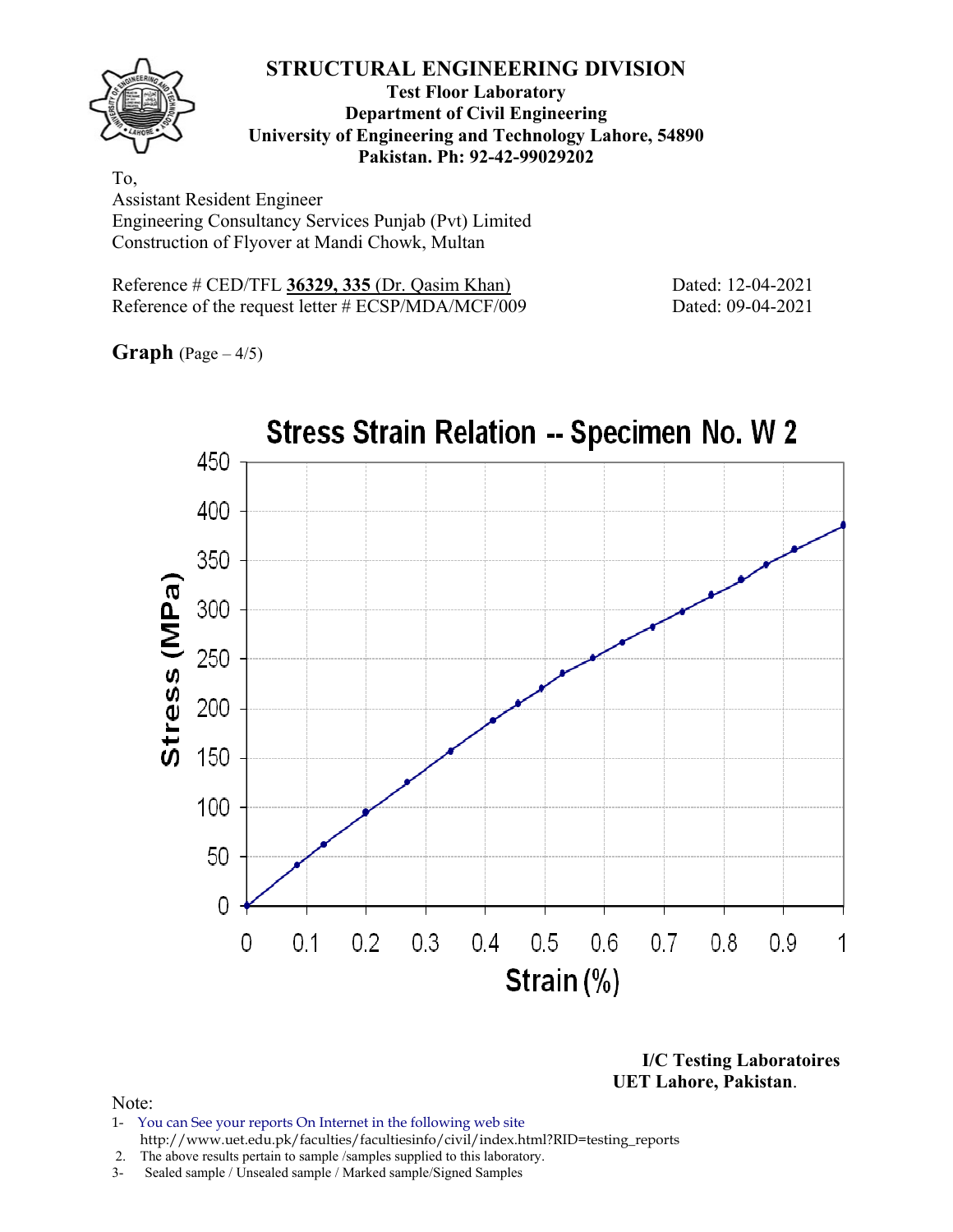

**Test Floor Laboratory Department of Civil Engineering University of Engineering and Technology Lahore, 54890 Pakistan. Ph: 92-42-99029202** 

To, Assistant Resident Engineer Engineering Consultancy Services Punjab (Pvt) Limited Construction of Flyover at Mandi Chowk, Multan

Reference # CED/TFL **36329, 335** (Dr. Qasim Khan) Dated: 12-04-2021 Reference of the request letter # ECSP/MDA/MCF/009 Dated: 09-04-2021

**Graph** (Page – 5/5)



**I/C Testing Laboratoires UET Lahore, Pakistan**.

- 1- You can See your reports On Internet in the following web site http://www.uet.edu.pk/faculties/facultiesinfo/civil/index.html?RID=testing\_reports
- 2. The above results pertain to sample /samples supplied to this laboratory.
- 3- Sealed sample / Unsealed sample / Marked sample/Signed Samples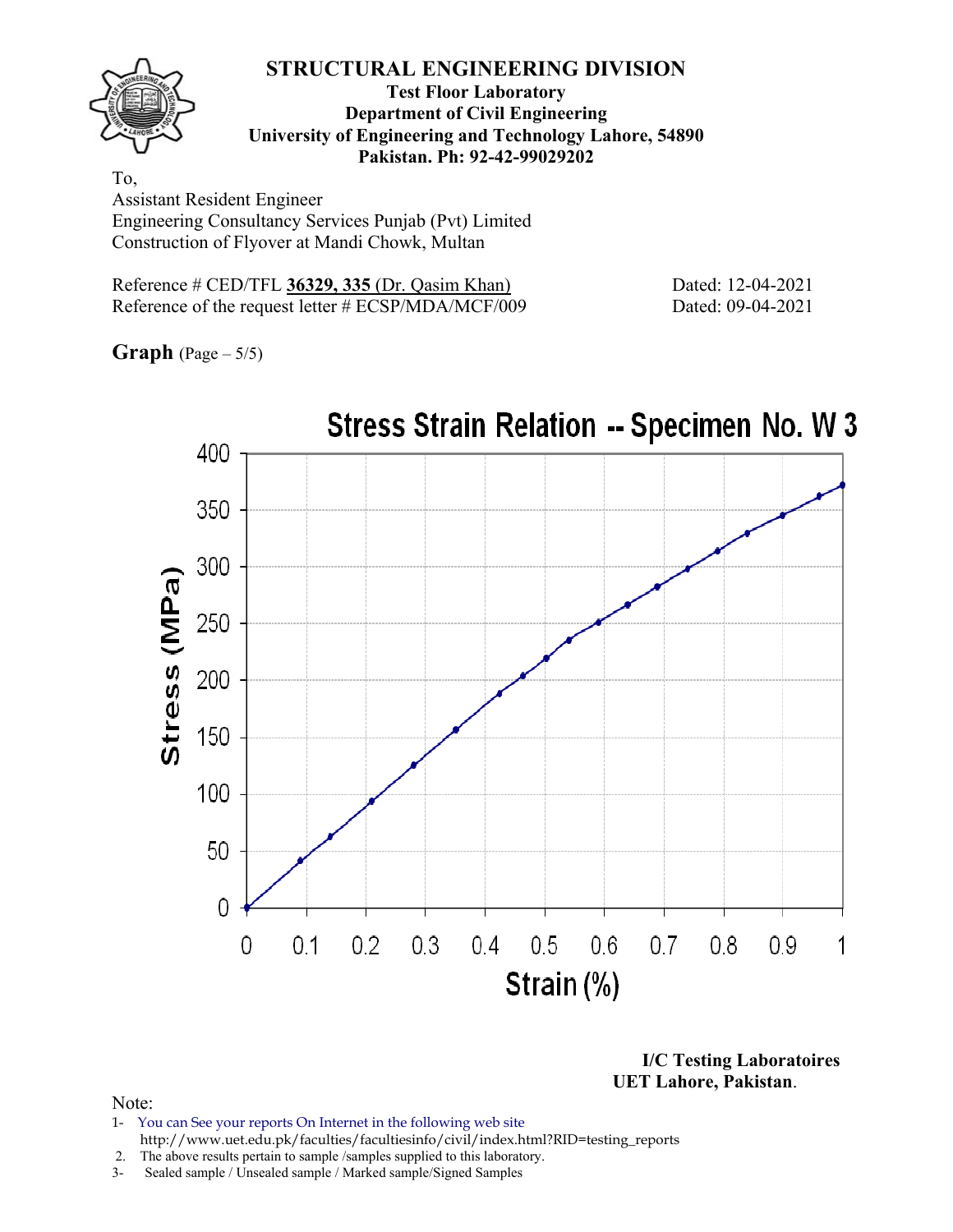

#### **Test Floor Laboratory Department of Civil Engineering University of Engineering and Technology Lahore, 54890 Pakistan. Ph: 92-42-99029202**

To, Manager Civil Works Nishat Mills Limited Construction of Nishat Appael Garment Unit 2 Lahore

Reference # CED/TFL 36330 (Dr. Qasim Khan) Dated: 12-04-2021 Reference of the request letter # NA/GU/ST/003 Dated: 03-04-2021

# **Tension Test Report** (Page -1/1)

Date of Test 13-04-2021 Gauge length 8 inches

Description Deformed Steel Bar Tensile and Bend Test as per ASTM-A615

| Sr. No.                                             | Weight                                                          | Diameter/<br><b>Size</b><br>(mm) |                | Area<br>$(in^2)$ |                | <b>Yield load</b> | <b>Breaking</b><br>Load |                | <b>Yield Stress</b><br>(psi) |         | <b>Ultimate Stress</b><br>(psi) |                | % Elongation   | Remarks |
|-----------------------------------------------------|-----------------------------------------------------------------|----------------------------------|----------------|------------------|----------------|-------------------|-------------------------|----------------|------------------------------|---------|---------------------------------|----------------|----------------|---------|
|                                                     | (lbs/ft)                                                        | Nominal                          | <b>Actual</b>  | Nominal          | Actual         | (kg)              | (kg)                    | Nominal        | Actual                       | Nominal | <b>Actual</b>                   | (inch)         |                |         |
| 1                                                   | 0.406                                                           | 10                               | 9.91           | 0.12             | 0.119          | 3400              | 4700                    | 62464          | 62740                        | 86347   | 86800                           | 1.60           | 20.0           |         |
| $\boldsymbol{2}$                                    | 0.412                                                           | 10                               | 9.97           | 0.12             | 0.121          | 3500              | 4800                    | 64301          | 63700                        | 88184   | 87400                           | 1.50           | 18.8           |         |
|                                                     |                                                                 | $\blacksquare$                   |                |                  |                |                   |                         |                |                              |         |                                 |                |                |         |
|                                                     | $\blacksquare$                                                  | $\blacksquare$                   | -              | $\blacksquare$   | $\blacksquare$ |                   |                         |                |                              |         | $\blacksquare$                  | $\blacksquare$ | $\blacksquare$ |         |
|                                                     | $\blacksquare$                                                  | $\blacksquare$                   | $\blacksquare$ | ۰                | $\blacksquare$ |                   | -                       | $\blacksquare$ |                              | ٠       | $\blacksquare$                  | $\blacksquare$ |                |         |
|                                                     |                                                                 | $\blacksquare$                   | -              | ۰                | $\blacksquare$ |                   |                         |                | -                            |         | $\blacksquare$                  | $\blacksquare$ | $\blacksquare$ |         |
|                                                     | Note: only two samples for tensile and one sample for bend test |                                  |                |                  |                |                   |                         |                |                              |         |                                 |                |                |         |
|                                                     |                                                                 |                                  |                |                  |                |                   |                         |                |                              |         |                                 |                |                |         |
| <b>Bend Test</b>                                    |                                                                 |                                  |                |                  |                |                   |                         |                |                              |         |                                 |                |                |         |
| 10mm Dia Bar Bend Test Through 180° is Satisfactory |                                                                 |                                  |                |                  |                |                   |                         |                |                              |         |                                 |                |                |         |
|                                                     |                                                                 |                                  |                |                  |                |                   |                         |                |                              |         |                                 |                |                |         |
|                                                     |                                                                 |                                  |                |                  |                |                   |                         |                |                              |         |                                 |                |                |         |

**I/C Testing Laboratoires UET Lahore, Pakistan**.

Note:

1- You can See your reports On Internet in the following web site http://www.uet.edu.pk/faculties/facultiesinfo/civil/index.html?RID=testing\_reports

2. The above results pertain to sample /samples supplied to this laboratory.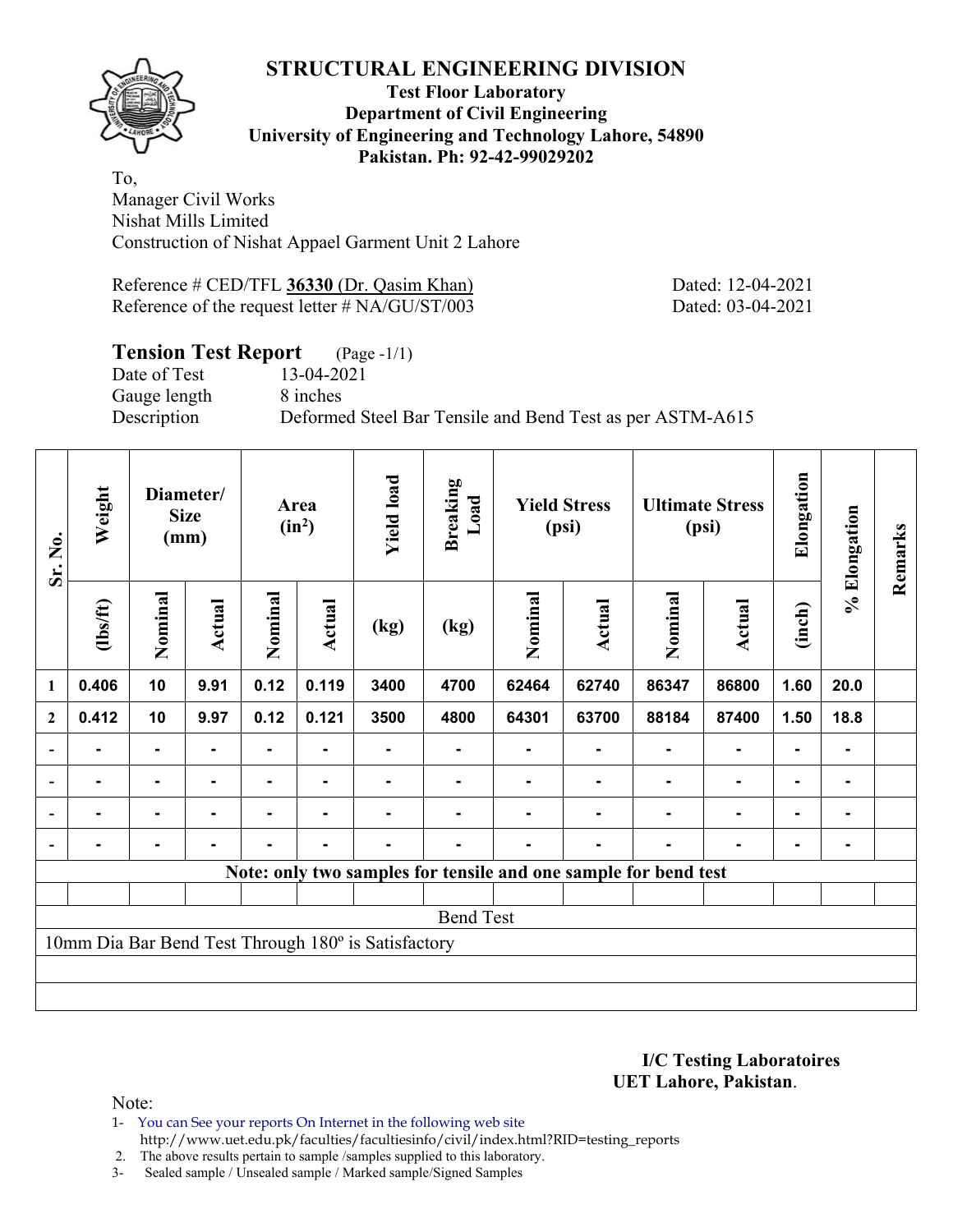**Test Floor Laboratory Department of Civil Engineering University of Engineering and Technology Lahore, 54890 Pakistan. Ph: 92-42-99029202** 

To, Technical Manager Shenjiao Engineering Company Lahore

Reference # CED/TFL **36231** (Dr. Ali Ahmed) Dated: 12-04-2021 Reference of the request letter # Nil Dated: 12-04-2021

### **Tension Test Report** (Page -1/1) Date of Test 13-04-2021 Gauge length 2 inches

Description Plain Steel Bar Tensile Test

| Sr. No.          | Weight         | Diameter/<br><b>Size</b><br>(mm)                      |                | Area<br>(mm <sup>2</sup> ) |                | <b>Yield load</b>       | <b>Breaking Load</b> | <b>Yield Stress</b><br>(MPa)           | <b>Ultimate Stress</b><br>(MPa) | Elongation     | % Elongation   | Remarks                        |  |
|------------------|----------------|-------------------------------------------------------|----------------|----------------------------|----------------|-------------------------|----------------------|----------------------------------------|---------------------------------|----------------|----------------|--------------------------------|--|
|                  | (kg/m)         | Nominal<br>Nominal<br>Actual<br><b>Actual</b><br>(kg) |                |                            | (kg)           | <b>Actual</b><br>Actual |                      | (inch)                                 |                                 |                |                |                                |  |
| $\mathbf{1}$     | 7.394          | 35                                                    | 34.63          | -----                      | 942.0          | 52200                   | 88800                | 544                                    | 925                             | 0.50           | 25.0           | (AISI1045<br><b>UNSG10450)</b> |  |
| $\blacksquare$   | $\blacksquare$ | $\blacksquare$                                        | $\blacksquare$ | $\blacksquare$             | $\blacksquare$ | $\blacksquare$          | $\blacksquare$       | $\blacksquare$                         | $\blacksquare$                  | $\blacksquare$ | $\blacksquare$ |                                |  |
| $\blacksquare$   |                | $\blacksquare$                                        | $\blacksquare$ | $\blacksquare$             | $\blacksquare$ | $\blacksquare$          | ۰                    |                                        | $\blacksquare$                  | $\blacksquare$ | $\blacksquare$ |                                |  |
| ۰                | $\blacksquare$ | ٠                                                     | $\blacksquare$ | $\blacksquare$             | ۰              | $\blacksquare$          | $\blacksquare$       | Ξ.                                     | $\blacksquare$                  | $\blacksquare$ | $\blacksquare$ |                                |  |
| ۰                |                | $\blacksquare$                                        | Ξ.             | $\blacksquare$             | ۰.             | ۰                       | -                    | Ξ.                                     | $\blacksquare$                  | $\blacksquare$ | $\blacksquare$ |                                |  |
| $\blacksquare$   | $\blacksquare$ | ٠                                                     | $\blacksquare$ | $\blacksquare$             | -              |                         | $\blacksquare$       |                                        | $\blacksquare$                  | $\blacksquare$ | ۰              |                                |  |
|                  |                |                                                       |                |                            |                |                         |                      | Note: only one sample for tensile test |                                 |                |                |                                |  |
|                  |                |                                                       |                |                            |                |                         |                      |                                        |                                 |                |                |                                |  |
| <b>Bend Test</b> |                |                                                       |                |                            |                |                         |                      |                                        |                                 |                |                |                                |  |
|                  |                |                                                       |                |                            |                |                         |                      |                                        |                                 |                |                |                                |  |
|                  |                |                                                       |                |                            |                |                         |                      |                                        |                                 |                |                |                                |  |
|                  |                |                                                       |                |                            |                |                         |                      |                                        |                                 |                |                |                                |  |

**I/C Testing Laboratoires UET Lahore, Pakistan**.

- 1- You can See your reports On Internet in the following web site http://www.uet.edu.pk/faculties/facultiesinfo/civil/index.html?RID=testing\_reports
- 2. The above results pertain to sample /samples supplied to this laboratory.
- 3- Sealed sample / Unsealed sample / Marked sample/Signed Samples